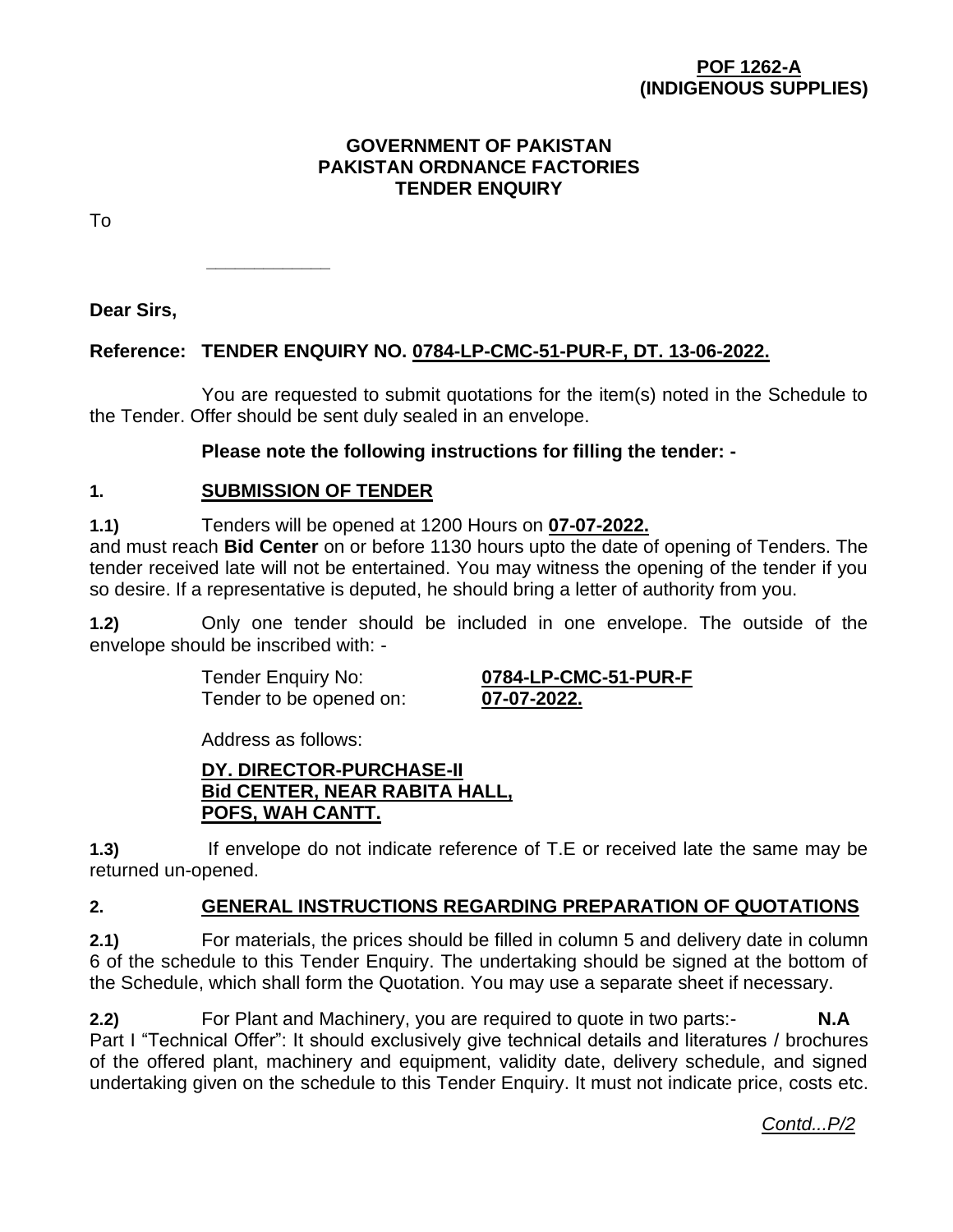Part II "Commercial Offer": It should indicate the commercial terms e.g. price, terms of payment, mode of payment, mode of supply.

Each part should be placed in a separate sealed cover. The envelopes should be inscribed with Part I "Technical Quotation without Price" and Part II "Commercial Quotation with Price".

**2.3)** The Quotation must remain valid for, at least 90 days from the date of opening of tenders.

- **2.4)** The Quotation should hold good for any reduced or enhanced quantities without notice.
- **2.5)** In the event of non-acceptance of offer, no intimation will be given to the Tenderers.
- **2.6) Conditional Offer or alternative offers are likely to be ignored.**
- **2.7)** Quotations should be based on: -

### **Free Delivery at POF's stores at WAH CANTT.**

In this case Octroi duty will be payable by the supplier.

**2.8)** Taxes and Duties etc. where applicable, must be shown separately, quoting reference to Registration No. in cases of Sales Tax and relevant authority in the case of others. Offers without clarifications and inclusive of Taxes and Duties may be ignored.

**2.9)** Taxes and duties levied on or after Tender opening date or on or after the date offer was signed and dispatched will be allowed to include in the offered rates.

**2.10)** "Suppliers will furnish a certificate, issued by Excise & Taxation deptt: that he has cleared all Professional Tax payable by him" offers received without this certificate will be rejected.

**2.11)** If the requisite information is not furnished on the T.E. forms or offer received in not conformity with the requirement of T.E. such offer shall be ignored.

**2.12)** Supplier will render necessary information regarding hazardous effects on environment of the material/products supplied by them, in their quotations and shipping/dispatch documents.

#### **3. INSPECTION**

**3.1)** Supplies shall be subject to the inspection and acceptance by the competent inspection authority nominated by the Purchaser, who will arrange it at his own cost. Inspection facilities such as tools, test equipment, instruments etc will, however, be provided by the suppliers in accordance with the relevant specifications.

**3.2)** Where considered necessary, by the Purchaser, the stores may be obtained on Warranty/Guarantee subject to inspection on receipt. Rejected stores will be removed and replaced with the acceptable stores by the Supplier at his own expense, within a specified time.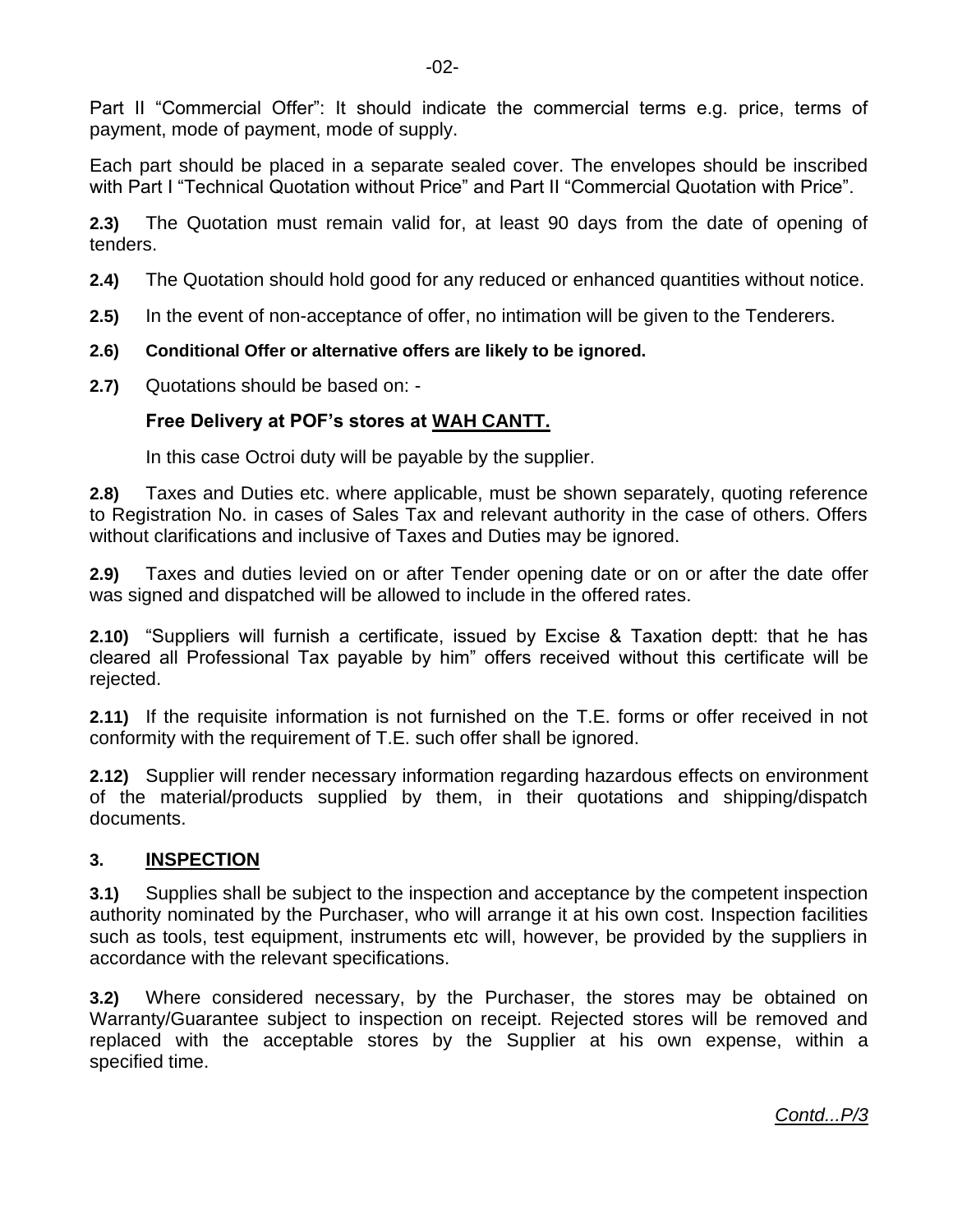# **4. TENDER FEE**

The tender must be accompanied by a non-refundable fee by means of a crossed postal order/Pay Order of Rs. 500 in favour of **Director Admin POFs, Wah Cantt.** 

# **TENDER SAMPLE**

**4.1)** Where required, offer must accompany tender sample, strictly according to the description and specification given in Tender Enquiry. Offer not accompanied by tender sample will NOT be entertained excepting the established and reputable firms who have either previously satisfactorily supplied the same or similar stores or have submitted an acceptable sample thereof against previous T.E.

#### **5. BID MONEY**

**5.1)** Bid Money at the rate of 2% (For Registered firms) and 5% (For Un-registered firms) of the quoted value, should accompany the tender in the shape of Deposit at Call Receipt/Pay Order/Banker's cheque, from a scheduled Bank drawn in favour of:-

### **DY. DIRECTOR-PURCHASE-II, POFS, WAH CANTT.**

Tenders received without Bid Money will be rejected.

**5.2)** Bid Money of the unsuccessful tenderers will be returned as soon as the scrutiny of the tenders is completed. Bid Money of the successful tenderers will be retained until the contract is finalized. Bid Money will be forfeited in case the quotation is withdrawn before the expiry of its validity date.

**5.3)** State owned organizations are not required to provide Bid Money.

# **6. ACCEPTANCE OF OFFERS**

**6.1)** The competent purchase officer may reject all bids or proposals at any time prior to the acceptance of a bid or proposal. The Purchase officer shall upon request communicate to any supplier or contractor who submitted a bid or proposal, the grounds for rejection of all bids or proposals, but is not required to justify those grounds.

#### **6.2) Performance Bond:**

**(a)** The successful bidders shall provide performance bond not exceeding 10% of the value of store to be procured/contracted in the form Deposit At Call Receipt from a scheduled Bank, or, an un-conditional Bank Guarantee on the prescribed format. The performance bond will be in favour of C.M.A (POFs) Wah Cantt and will be returned on satisfactory completion of contract.

**(b)** If the Supplier fails to furnish the Performance Bond within the specified time, such failure will constitute a breach of the contract and the Purchaser shall be entitled to make other arrangements for Purchase of the stores at the risk and expense of the supplier.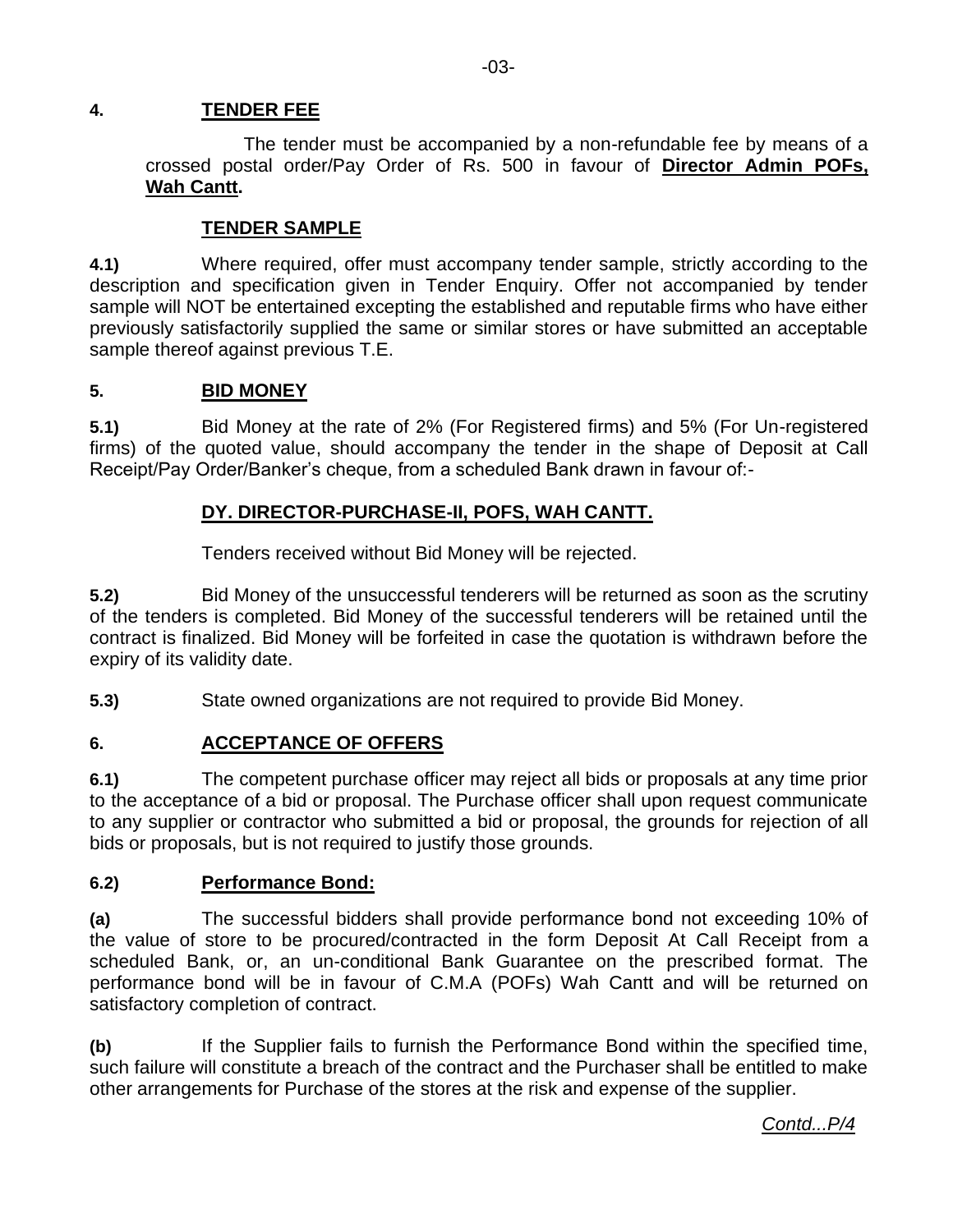**6.3 PERFORMANCE BOND** from State owned organizations may be waived off at the discretion of the Purchaser.

# **6.4 FAILURE TO SUPPLY THE STORES**

All deliveries must be completed by the specified date. If the failure to deliver the stores within the scheduled time should have arisen from "Force Majeure", which the purchaser may admit as reasonable ground for further time, he will allow such additional time as he may consider to have been required by the circumstances of the case. Otherwise, he will be entitled, at his discretion, to cancel the contract; and/or Claim liquidated damages up to 2% but not less than 1% of the contract price of the items and their quantities for each and every month or part of a month, beyond the specified delivery date, during which these may not be delivered, subject to a maximum of 10% of the total contract value of the particular stores which remained unsupplied either in part or in full; or, to purchase, from elsewhere, the unsupplied stores at the risk and cost of the supplier.

# **6.5 PAYMENT**

Payment will be made by the C.M.A.-(POFs) through crossed cheques on receipt/acceptance of stores on our prescribed bill form supported by receipt voucher on part/full supply basis.

6.5(a) Payment of duties / Taxes including professional tax (where applicable) must be supported by proof of having paid these to concerned GOVT. Taxation Deptt.

# **7. SECURITY OF INFORMATION**

The tenderer and his employees must not communicate any information relating to the sale/purchase of stores under this enquiry to any person other the manufacturer or to any press or agent not authorized in writing by POFS to receive it.

Please return the Schedule to the Tender duly signed by the specified date, along with the specifications, drawings etc. if any, enclosed herewith-even if you are unable.

**WARNING** In case the firm abstain from making offers or fail to return / acknowledge the tender form by the specified date on three consecutive occasions, no further tender enquiry may be issued to them and their names would liable to be removed from the approved list.

# **Yours sincerely,**

### **(RIAZ HUSSAIN ANSARI) DY. DIRECTOR-PURCHASE-II**

**Tele 051-9055-221074, 22036 (24793) Fax 051-9271400**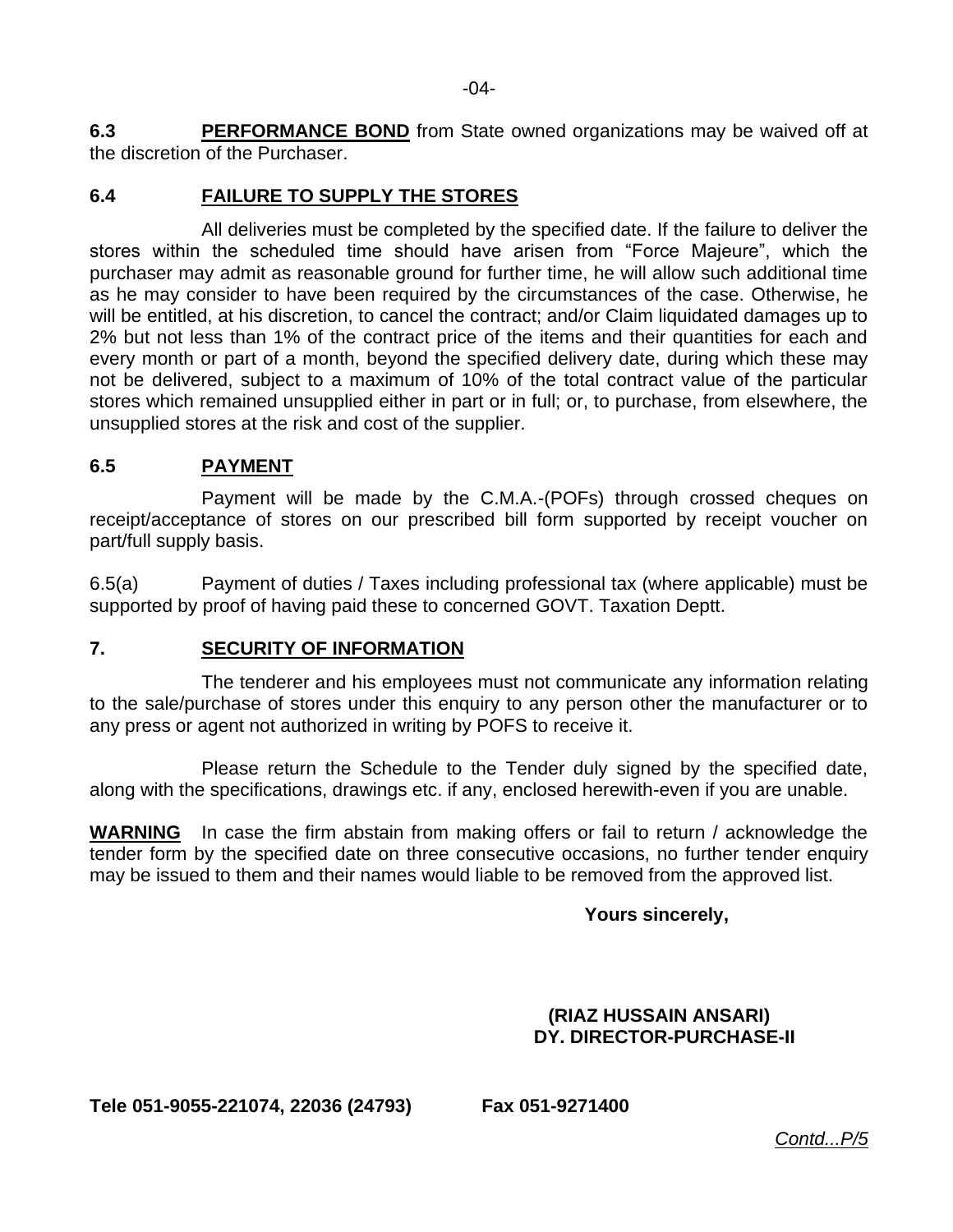# **ORDNANCE FACTORIES**

# **Schedule to Tender No. 0784-LP-CMC-51-Pur-F, dt. 13-06-2022.**

# **For Materials:-**

| 1           | $\mathbf{2}$                                                                  | $\mathbf{3}$    | 4    | 5                                     | 6                                |
|-------------|-------------------------------------------------------------------------------|-----------------|------|---------------------------------------|----------------------------------|
| <b>Item</b> | Description with specification etc.                                           | A/U             | Qty. | <b>Price Per Unit</b>                 | <b>Delivery Date</b>             |
| No.         |                                                                               |                 |      | <b>FOR or Free</b><br><b>Delivery</b> | <b>Supply</b><br><b>Schedule</b> |
|             |                                                                               |                 |      |                                       |                                  |
|             |                                                                               |                 |      |                                       |                                  |
| i.          | 0011-LP-CMC-51,<br>Dt. 27-02-2020.<br>ii.                                     | 0239-LP-CMC-51, |      |                                       | Dt.14-09-2020                    |
| iii.        | 0497-LP-CMC-51,<br>Dt. 20-11-2020.<br>iv.                                     | 0690-LP-CMC-51, |      | Dt.22-03-2021                         |                                  |
| v.          | 0704-LP-CMC-51,<br>Dt. 22-03-2021.<br>vi.                                     | 0719-LP-CMC-51, |      |                                       | Dt.25-03-2021.                   |
| vii.        | 0734-LP-CMC-51,<br>Dt. 26-03-2021.<br>viii.                                   | 0783-LP-CMC-51, |      |                                       | Dt. 01-04-2021.                  |
| ix.         | 0784-LP-CMC-51,<br>Dt.01-04-2021.<br><b>X.</b>                                | 0785-LP-CMC-51, |      |                                       | Dt. 01-04-2021.                  |
| xi.         | 0005-LP-CMC-52,<br>Dt.18-10-2021.                                             |                 |      |                                       |                                  |
| 01.         | Leatheroid (Artificial Leather).                                              | Meter           | 230  |                                       |                                  |
|             | Spec. Malysuam Made, China & Kuram Or                                         |                 |      |                                       |                                  |
|             | Equivalent.                                                                   |                 |      |                                       |                                  |
| 02.         | Goggle Aluminium Frame Triplex Ventilated                                     | No.             | 150  |                                       |                                  |
|             | Clear Glasses No.45 Lences (For Use In                                        |                 |      |                                       |                                  |
|             | Grinding Work), Spec. BS-2092/1987.                                           |                 |      |                                       |                                  |
| 03.         | Jogger White Bata / Servis Or Equivalent.                                     | Pair            | 45   |                                       |                                  |
|             | Size No. 40, Spec. As per attached Spec. /                                    |                 |      |                                       |                                  |
|             | Technical detail.                                                             |                 |      |                                       |                                  |
| 04.         | Goggles Dark Blue Glasses For Steel                                           | No.             | 220  |                                       |                                  |
|             | Melters, Spec. BS-2092/1987.                                                  |                 |      |                                       | 03 months                        |
| 05.         | Socks Woolen 9-1/2" (Small),                                                  | Pair            | 100  |                                       | after                            |
|             | Spec. Danish, Sixer Or Equivalent.                                            |                 |      |                                       | issuance of                      |
| 06.         | Surgical Gloves 7.50", Spec. BAIRD<br>&<br>TATLOCK Cat No. 222/0620/02. 1987. | Pair            | 10   |                                       | contract.                        |
| 07.         | Glasses For Arc Welder Hand Screen                                            | No.             | 130  |                                       |                                  |
|             | (Dark Green), 4-1/4" x 3-1/4", Shade No.10,                                   |                 |      |                                       |                                  |
|             | Spec. BS-2092/1987.                                                           |                 |      |                                       |                                  |
| 08.         | Jogger White No. 39, Spec. Bata / Servis                                      | Pair            | 50   |                                       |                                  |
|             | Or Equivalent, Spec. As per attached Spec.                                    |                 |      |                                       |                                  |
|             | / Technical detail.                                                           |                 |      |                                       |                                  |
| 09.         | Jogger White No. 44, Spec. Bata / Servis                                      | Pair            | 50   |                                       |                                  |
|             | Or Equivalent, Spec. As per attached Spec.                                    |                 |      |                                       |                                  |
|             | / Technical detail.                                                           |                 |      |                                       |                                  |
| 10.         | Jogger White No. 45, Spec. Bata / Servis                                      | Pair            | 20   |                                       |                                  |
|             | Or Equivalent, Spec. As per attached Spec.                                    |                 |      |                                       |                                  |
|             | / Technical detail.                                                           |                 |      |                                       |                                  |

**Contd….**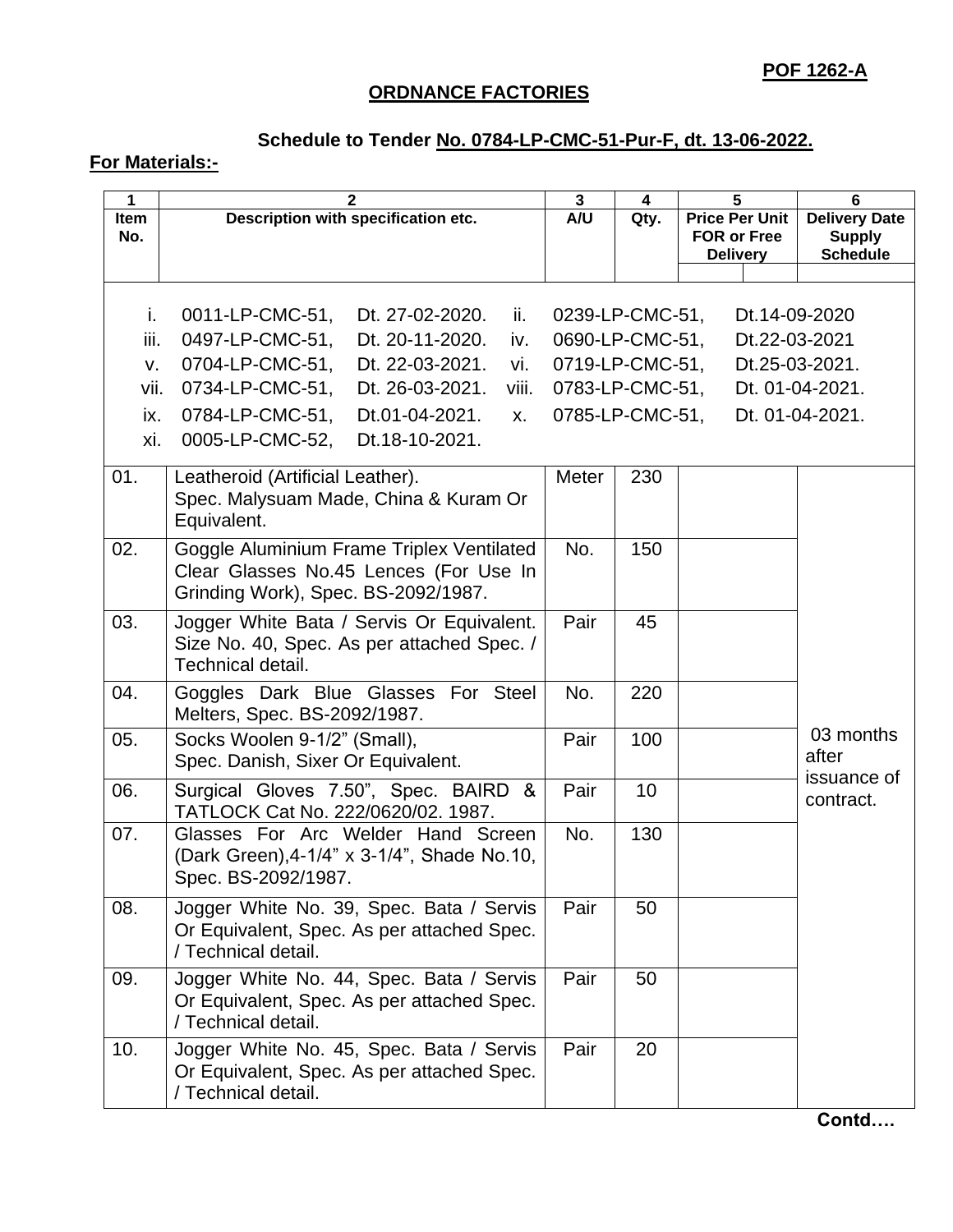# **(2) For Plant & Machinery:-**

Specifications:-

### **(3) Special Conditions:-**

- (i). Reputable firms having relevant experience and good performance are eligible to participate in the Bid / Tender.
- (ii) Only one rate should be quoted against description of store on the Tender Schedule.
- (iii) Quotation not accompanied with Bid Money & Tender Fee or less Bid Money and Tender Fee will be ignored.
- (iv) Sales Tax must be shown separately, otherwise, quoted rate will be considered as inclusive of Sales Tax and the same will be deducted from payment bills.
- (v) Sales Tax Registration No. issued by Excise & Taxation Department and NTN must be given in quotation.
- (vi) Firms must provide PTC of their concerned province.
- (vii) Items should be of reputed OEM / Branded company.
- (viii) Only Registered suppliers (with Sales Tax & Income Tax Deptt.) who are on Active Taxpayers List (ATL) of FBR are eligible to supply goods / services to Government Deptts.
- (ix) Undertaking of T.E. Schedule should be returned duly signed & stamped with quotation.
- (x) In case of registration with POF, registration certificate may be enclosed.
- (xi) Firms not registered with POF are required to provide Annexure-A, duly filled, signed and stamped along with 01 x Year Bank Statement of the firms.
- (xii) Advance Samples against Item No. 01 & 05 (01 x Meter & 02 x Pairs respectively) on *Free of Cost* basis is required for test & trial within 01 x week from the date of opening of tender, which may be submitted directly to the consignee Dy. Director-C.S & CMC.
- (xiii) The firm is responsible to supply the store as per description and specification.
- (xiv) All the interested firms are required to submit the documentary evidence of their professional, technical, financial, legal and managerial competency for bid evaluation.
- (xv) The store will be obtained on firm's Warranty / Guarantee, supporting with Test Certificate (where required).
- (xvi) The store where Warranty / Guarantee is applicable, Performance Bond / CDR will be withheld till completion of Warranty / Guarantee Period i.e.12 months, which will start after receipt of stores by the consignee.
- (xvii) The Input/representation of user group/factory will be part of procurement (Item # 01 & 05).
- (xviii) In case of submission of Advance Samples, the validity of firms' offers will be considered 90 x days from the date of acceptance of Advance Samples in POFs.
- (xix) Grand Total value of quoted items may be mentioned in the quotation.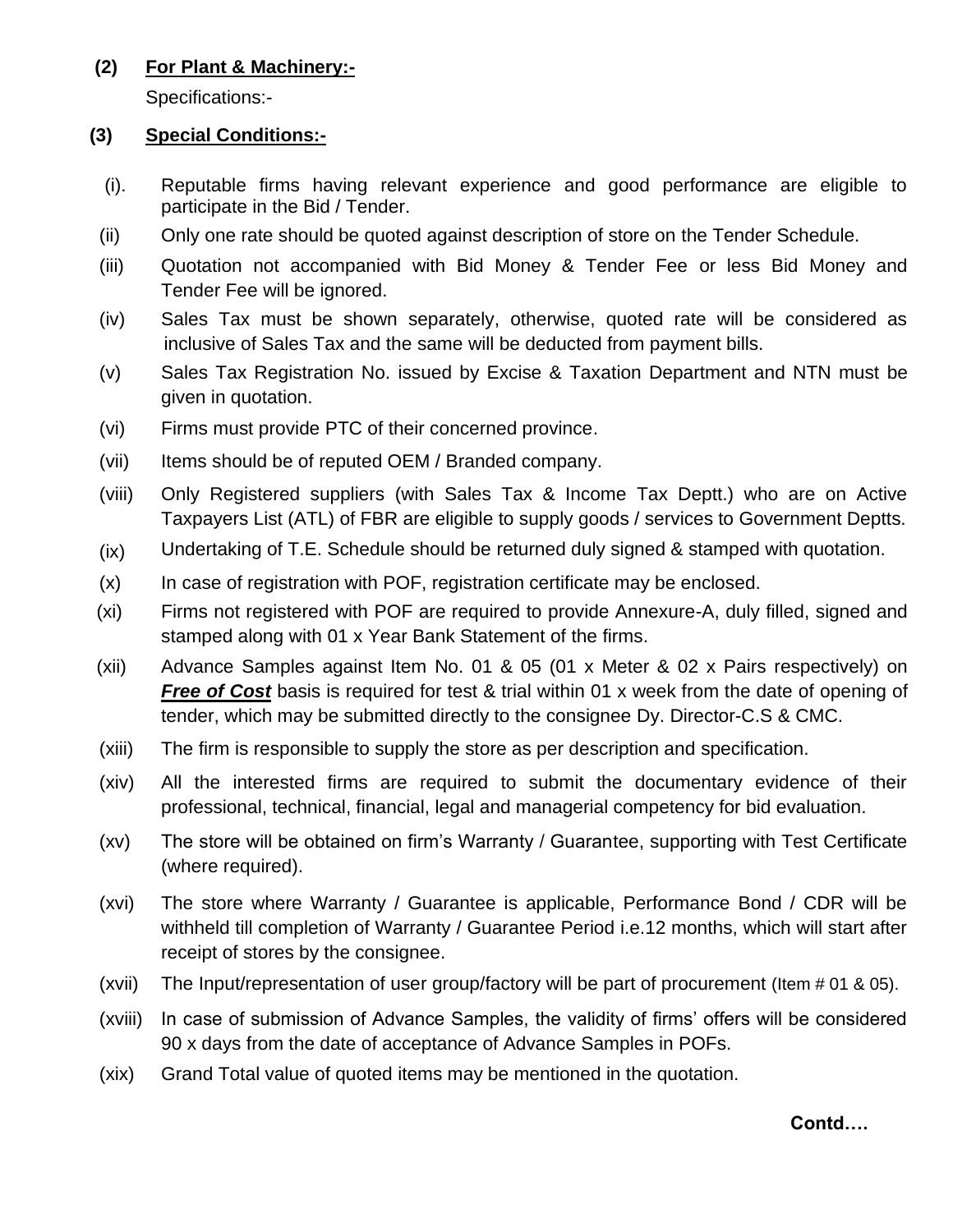- (xx) Bid Money is required from the registered firms with POFs @ 2 % and unregistered firms @ 5 % of total quoted value (Inclusive GST), otherwise, offer will be ignored.
- (xxi) Firms registered with Securities & Exchange Commission of Pakistan (SECP) will be preferred. However, such firms are required to provide / attach the registration certificate / evidence thereof with the quotation for evaluation.
- (xxii) MSDS (Material Safety Data Sheet) may be provided along with each consignment.

### **SPECIFICATION OF BATA / SERVIS JOGGER SHOES (Item No. 03, 08, 09 & 10)**

|      | Style:-                                            | Panel & stitch detail. |  |
|------|----------------------------------------------------|------------------------|--|
| ii.  | Colour:-                                           | White.                 |  |
| iii. | Closure:-                                          | Laced.                 |  |
| iv.  | Tip Shape:-   Round.                               |                        |  |
| v.   | Textured Sole, Cushioned Ankle and Padded Footbed. |                        |  |

# **(4) UNDERTAKING**

Should our offer be accepted, we hereby undertake to supply the Stores / render services contracted on the basis of conditions of contract embodied in Form POF-1281, and to deposit the performance bond within the prescribed time, failing which it will constitute a breach of contract, and POF will have the right to purchase the stores/services elsewhere at our risk & cost.

| Date<br>the contract of the contract of the contract of the contract of the contract of the contract of the contract of | Signature of the Tenderer |  |
|-------------------------------------------------------------------------------------------------------------------------|---------------------------|--|
| Place<br>the control of the control of the control of the control of the control of                                     | Name                      |  |
|                                                                                                                         | <b>Address</b>            |  |
|                                                                                                                         | Income Tax G.I.R. No.     |  |
|                                                                                                                         | <b>Official Stamp</b>     |  |